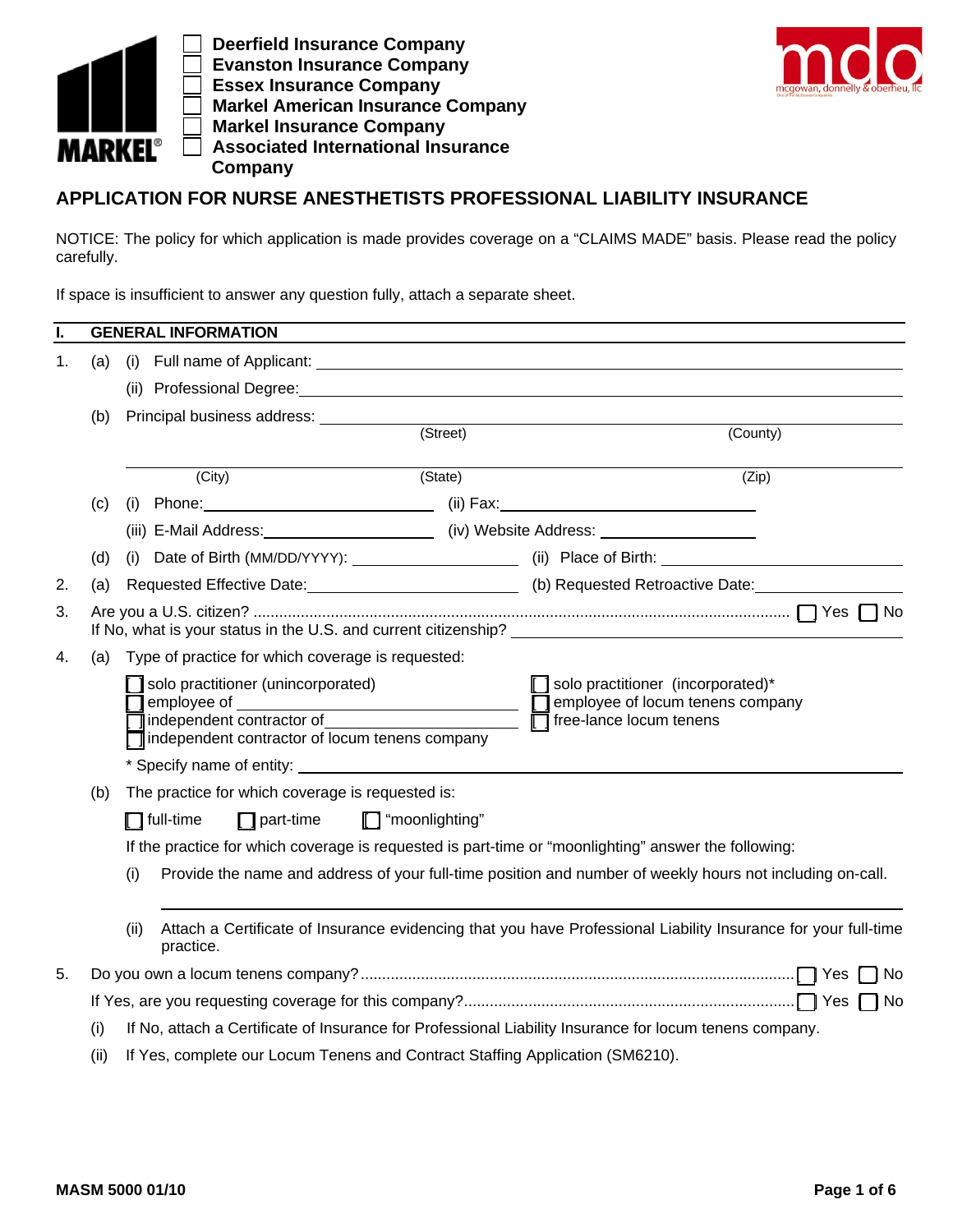| 6. Do you work for and/or accept work assignments or placements from any locum tenens company? Yes no |
|-------------------------------------------------------------------------------------------------------|
| If Yes, complete the following for each company:                                                      |

|      | Name of Company                                                                                                                                                                                                                                                                                                                           |                                                                                                        | <b>Address</b> | Employee or                                                               | <b>Independent Contractor</b> | No. of Hrs.<br><b>Each Month</b>                                                          | Is Prof. Liab. Insurance<br>Provided to You? (Yes/No)*                                            |
|------|-------------------------------------------------------------------------------------------------------------------------------------------------------------------------------------------------------------------------------------------------------------------------------------------------------------------------------------------|--------------------------------------------------------------------------------------------------------|----------------|---------------------------------------------------------------------------|-------------------------------|-------------------------------------------------------------------------------------------|---------------------------------------------------------------------------------------------------|
| 7.   |                                                                                                                                                                                                                                                                                                                                           | * If Yes, attach a copy of your Certificate of Insurance.                                              |                |                                                                           |                               |                                                                                           | Are you a free-lance locum tenens not placed by or associated with any locum tenens company? TYes |
| 8.   |                                                                                                                                                                                                                                                                                                                                           |                                                                                                        |                |                                                                           |                               |                                                                                           |                                                                                                   |
| 9.   |                                                                                                                                                                                                                                                                                                                                           | Provide the following information for all of the states in which you practice:                         |                |                                                                           |                               |                                                                                           |                                                                                                   |
|      | State                                                                                                                                                                                                                                                                                                                                     | License No.<br>the control of the control of the control of the control of                             |                | <b>Effective Date</b><br>and the control of the control of the control of |                               | <b>Expiration Date</b><br>the contract of the contract of the contract of the contract of | Active (Yes/No)                                                                                   |
| 10.  | Is the Applicant a "Covered Entity" under the Health Insurance Portability and Accountability Act<br>If Yes,<br>(i)<br>Provide the name and title of the Applicant's Privacy Officer.<br>(ii)<br>Our Business Associate Agreement is available at www.markelcorp.com. This is the only Business Associate<br>Agreement we will recognize. |                                                                                                        |                |                                                                           |                               |                                                                                           |                                                                                                   |
| II.  |                                                                                                                                                                                                                                                                                                                                           | <b>EDUCATION AND TRAINING</b>                                                                          |                |                                                                           |                               |                                                                                           |                                                                                                   |
| 1.   |                                                                                                                                                                                                                                                                                                                                           | Provide the following information:                                                                     |                |                                                                           |                               |                                                                                           |                                                                                                   |
|      | <b>Nursing School</b><br><b>Graduate School</b>                                                                                                                                                                                                                                                                                           | Name of Institution                                                                                    |                | City                                                                      | <b>State</b>                  |                                                                                           | Date Completed                                                                                    |
| 2.   |                                                                                                                                                                                                                                                                                                                                           | Provide a detailed summary of where you have practiced your profession since completing your training: |                |                                                                           |                               |                                                                                           |                                                                                                   |
| 3.   |                                                                                                                                                                                                                                                                                                                                           | If Yes, provide information regarding your membership(s). ______________________                       |                |                                                                           |                               |                                                                                           | No                                                                                                |
| III. | <b>SCOPE OF PRACTICE</b>                                                                                                                                                                                                                                                                                                                  |                                                                                                        |                |                                                                           |                               |                                                                                           |                                                                                                   |
| 1.   | (a)                                                                                                                                                                                                                                                                                                                                       | Principal practice location for which coverage is requested:                                           |                |                                                                           |                               |                                                                                           |                                                                                                   |
|      |                                                                                                                                                                                                                                                                                                                                           | (Practice Name)                                                                                        |                |                                                                           |                               | (Street)                                                                                  |                                                                                                   |
|      |                                                                                                                                                                                                                                                                                                                                           | (City)                                                                                                 |                | (State)                                                                   |                               |                                                                                           | (Zip)                                                                                             |
|      | (b)                                                                                                                                                                                                                                                                                                                                       | Provide the number of weekly hours for your principal practice location (exclude on-call hours).       |                |                                                                           |                               |                                                                                           |                                                                                                   |
|      | Your principal practice location is a(n):<br>(c)                                                                                                                                                                                                                                                                                          |                                                                                                        |                |                                                                           |                               |                                                                                           |                                                                                                   |
|      | [ ] Hospital                                                                                                                                                                                                                                                                                                                              | [ ] Ambulatory Surgery Center                                                                          |                |                                                                           |                               | [ ] Professional Office with Specialty                                                    |                                                                                                   |
| 2.   | (a)                                                                                                                                                                                                                                                                                                                                       | Secondary practice location for which coverage is requested. (If none, check here [ ])                 |                |                                                                           |                               |                                                                                           |                                                                                                   |
|      |                                                                                                                                                                                                                                                                                                                                           | (Practice Name)                                                                                        |                |                                                                           |                               | (Street)                                                                                  |                                                                                                   |
|      |                                                                                                                                                                                                                                                                                                                                           | (City)                                                                                                 |                | (State)                                                                   |                               |                                                                                           | (Zip)                                                                                             |
|      | (b)                                                                                                                                                                                                                                                                                                                                       | Provide the number of weekly hours for your secondary practice location (exclude on-call hours).       |                |                                                                           |                               |                                                                                           |                                                                                                   |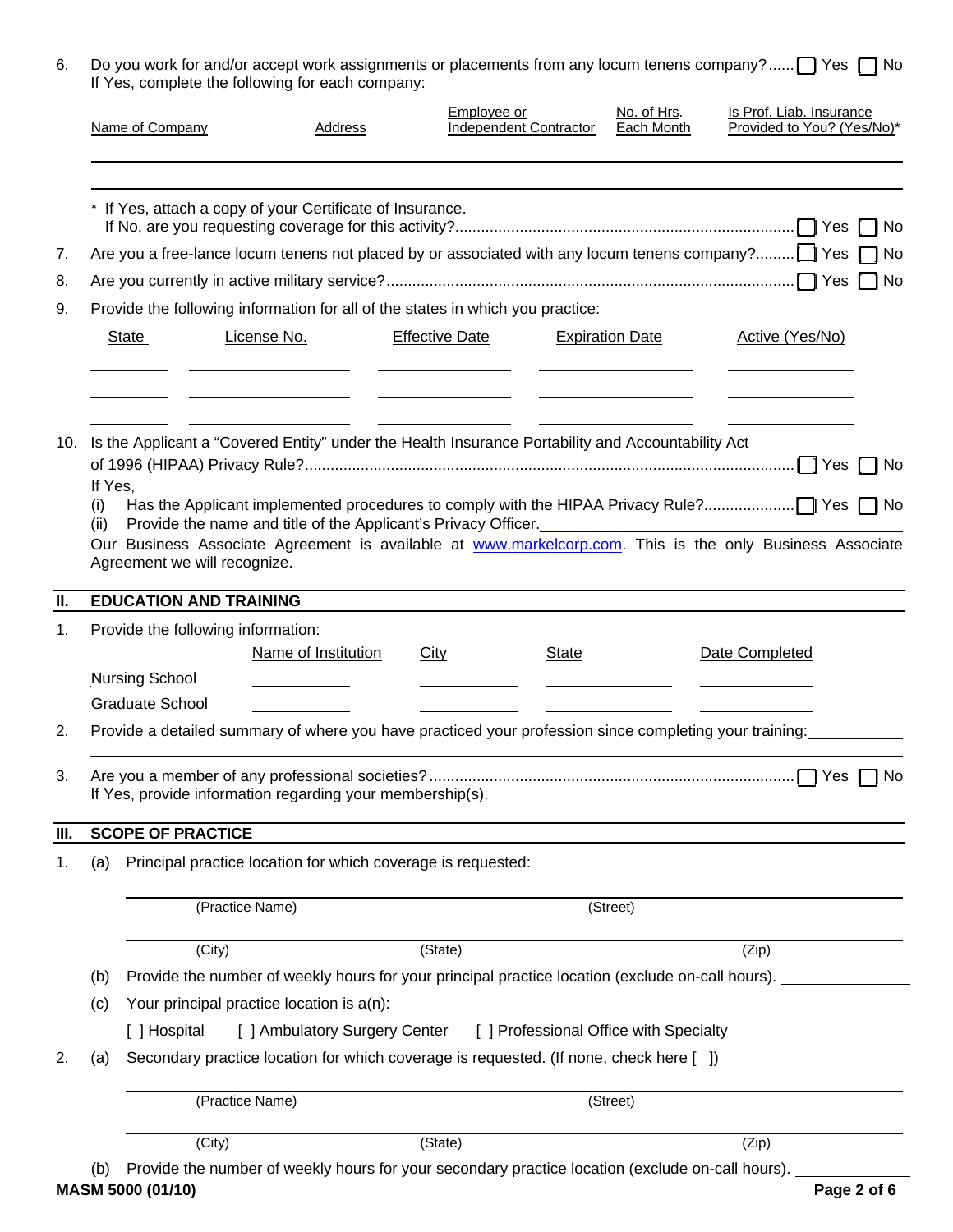|    | (c)                     | Your secondary practice location is a(n):                                                                                                                                                                                      |  |  |  |  |
|----|-------------------------|--------------------------------------------------------------------------------------------------------------------------------------------------------------------------------------------------------------------------------|--|--|--|--|
|    |                         | Ambulatory Surgery Center   Professional Office with Specialty<br>$\Box$ Hospital                                                                                                                                              |  |  |  |  |
| 3. |                         | Are you supervised by an Anesthesiologist at each location for which coverage is requested? $\bigcap$ Yes $\bigcap$<br>  No<br>If No, what percentage of your practice is supervised by the following:                         |  |  |  |  |
|    |                         |                                                                                                                                                                                                                                |  |  |  |  |
|    |                         | 6 Mesthesiologist 1986 Mohthalmologist 1988 Moher Physician                                                                                                                                                                    |  |  |  |  |
|    |                         | 6 % Bariatric Surgeon  2% Plastic/Cosmetic Surgeon                                                                                                                                                                             |  |  |  |  |
| 4. |                         | Indicate the approximate percentages of your patients for which coverage is requested:                                                                                                                                         |  |  |  |  |
|    |                         | ___% Bariatric Surgery ____% Dental/Oral Surgery ____% Obstetrical ____% Ophthalmological                                                                                                                                      |  |  |  |  |
|    |                         | ___% Pediatric __________% Podiatric ________________% Plastic or Other Cosmetic Surgery                                                                                                                                       |  |  |  |  |
|    |                         | 6. Mon-Surgical Pain Management (describe) Manual Content Content Content Content Content Content Content Content Content Content Content Content Content Content Content Content Content Content Content Content Content Cont |  |  |  |  |
|    |                         |                                                                                                                                                                                                                                |  |  |  |  |
|    |                         |                                                                                                                                                                                                                                |  |  |  |  |
| 5. |                         |                                                                                                                                                                                                                                |  |  |  |  |
| 6. | During all anesthetics, |                                                                                                                                                                                                                                |  |  |  |  |
|    | (a)                     |                                                                                                                                                                                                                                |  |  |  |  |
|    | (b)                     |                                                                                                                                                                                                                                |  |  |  |  |
|    | (c)                     | How often is heart rate determined and evaluated? _______________________________                                                                                                                                              |  |  |  |  |
|    | (d)                     |                                                                                                                                                                                                                                |  |  |  |  |
| 7. |                         | If No, explain.<br><u> 1989 - Johann Stoff, amerikansk politiker (d. 1989)</u>                                                                                                                                                 |  |  |  |  |
| 8. |                         | During all general anesthesia using an anesthesia machine, do you:                                                                                                                                                             |  |  |  |  |
|    | (a)                     |                                                                                                                                                                                                                                |  |  |  |  |
|    | (b)                     | If No, explain.                                                                                                                                                                                                                |  |  |  |  |
| 9. |                         | When ventilation is controlled by a mechanical ventilator, do you:                                                                                                                                                             |  |  |  |  |
|    | (a)                     |                                                                                                                                                                                                                                |  |  |  |  |
|    | (b)                     | If No, explain.<br><u> 1980 - Johann Stoff, deutscher Stoffen und der Stoffen und der Stoffen und der Stoffen und der Stoffen und de</u>                                                                                       |  |  |  |  |
|    |                         | 10. Are you present in the operating room throughout the conduct of all general anesthetics, regional<br>If No, explain.<br><u> 1989 - Johann Stoff, amerikansk politiker (d. 1989)</u>                                        |  |  |  |  |
|    |                         | 11. Provide the following:<br><b>Annually</b><br><b>Weekly</b>                                                                                                                                                                 |  |  |  |  |
|    | (a)                     | Average number of patients you saw during the last 12 months for all jobs.                                                                                                                                                     |  |  |  |  |
|    | (b)                     | Estimated number of patients you will see during the next 12 months for all jobs.                                                                                                                                              |  |  |  |  |
|    | (c)                     | Estimated number of patients you will see during the next 12 months for all jobs for                                                                                                                                           |  |  |  |  |
|    |                         | which coverage is requested.                                                                                                                                                                                                   |  |  |  |  |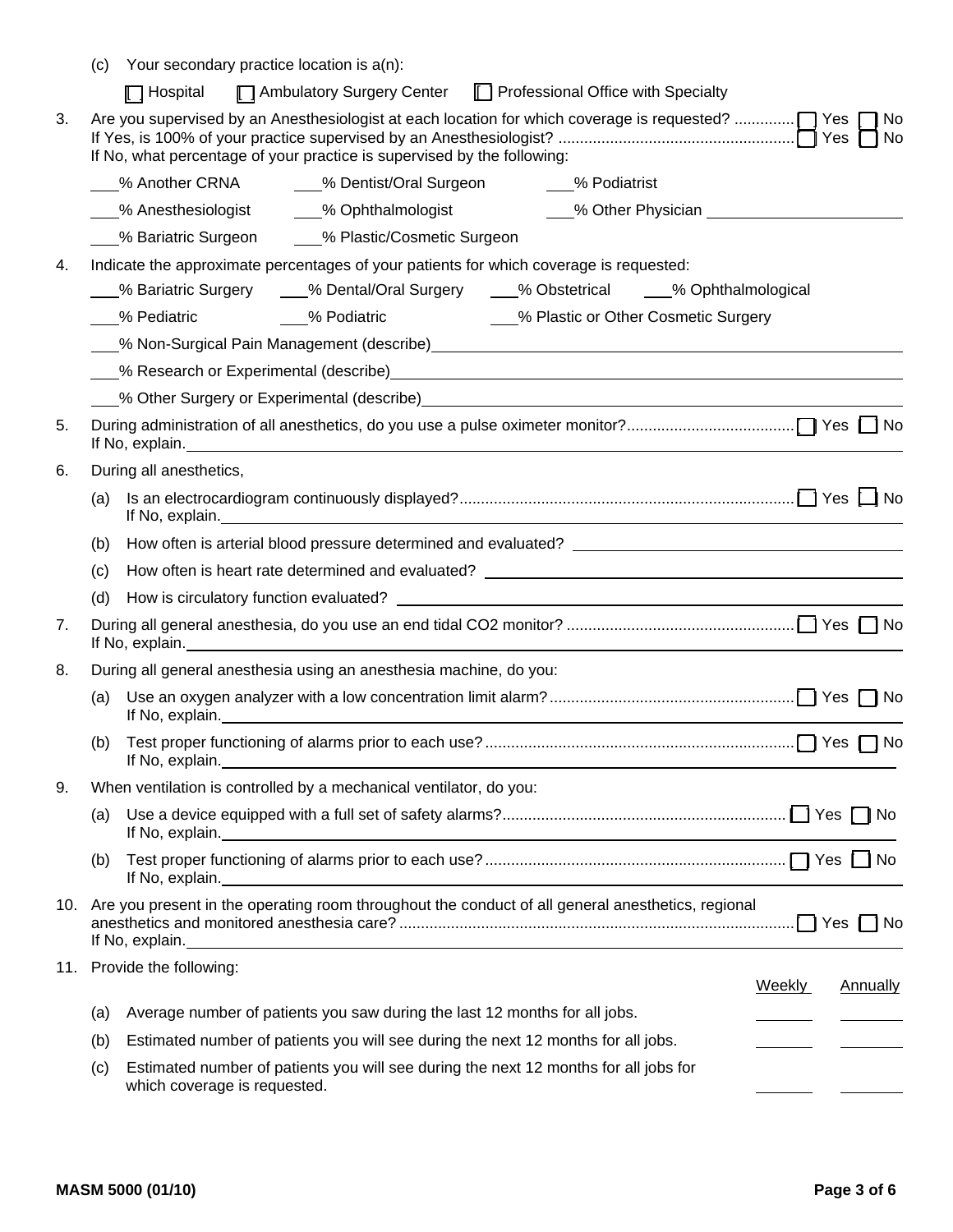|     | 12. Provide the following (exclude on-call hours):                                                                |                                                                                                                                                                                                                                                                                                                                                                               |  |  |  |  |  |
|-----|-------------------------------------------------------------------------------------------------------------------|-------------------------------------------------------------------------------------------------------------------------------------------------------------------------------------------------------------------------------------------------------------------------------------------------------------------------------------------------------------------------------|--|--|--|--|--|
|     | (a)                                                                                                               | Your average number of weekly practice hours for all jobs.                                                                                                                                                                                                                                                                                                                    |  |  |  |  |  |
|     | (b)                                                                                                               | Your average number of weekly practice hours for all jobs<br>for which coverage is requested?                                                                                                                                                                                                                                                                                 |  |  |  |  |  |
|     |                                                                                                                   | 13. What is your gross annual revenue from your practice for this year? \$ Estimate for next year? \$                                                                                                                                                                                                                                                                         |  |  |  |  |  |
| 14. | If Yes,                                                                                                           |                                                                                                                                                                                                                                                                                                                                                                               |  |  |  |  |  |
|     | (a)                                                                                                               | Indicate by profession the number of individuals you employ:                                                                                                                                                                                                                                                                                                                  |  |  |  |  |  |
|     |                                                                                                                   | Other Professionals (describe) <b>contained a material container and container and container and container</b><br><b>Nurse Anesthetists</b>                                                                                                                                                                                                                                   |  |  |  |  |  |
|     |                                                                                                                   | Provide a detailed explanation of the responsibilities for each profession, including the extent supervised.                                                                                                                                                                                                                                                                  |  |  |  |  |  |
|     | Are all of the above individuals licensed in accordance with applicable state and federal regulations?<br>(b)     |                                                                                                                                                                                                                                                                                                                                                                               |  |  |  |  |  |
|     |                                                                                                                   | If No, attach as detailed explanation.                                                                                                                                                                                                                                                                                                                                        |  |  |  |  |  |
|     | (c)                                                                                                               | Attach protocols and Certificate of Insurance for Professional Liability Insurance for all individuals you employ.                                                                                                                                                                                                                                                            |  |  |  |  |  |
| 15. |                                                                                                                   | If Yes, indicate by profession the number of individuals you supervise:                                                                                                                                                                                                                                                                                                       |  |  |  |  |  |
|     |                                                                                                                   | <b>Nurse Anesthetists</b>                                                                                                                                                                                                                                                                                                                                                     |  |  |  |  |  |
|     |                                                                                                                   | Provide a detailed explanation of the responsibilities for each profession and your relationship to the entity that                                                                                                                                                                                                                                                           |  |  |  |  |  |
| 16. | List your prior Professional Liability Insurance for each of the last five (5) years, including the current year: |                                                                                                                                                                                                                                                                                                                                                                               |  |  |  |  |  |
|     |                                                                                                                   | Limits of<br>Claims Made or<br>Premium<br>Ins Company<br>Liability<br>Eff./Exp. Dates<br>Occurrence Form Retroactive Date*                                                                                                                                                                                                                                                    |  |  |  |  |  |
|     |                                                                                                                   |                                                                                                                                                                                                                                                                                                                                                                               |  |  |  |  |  |
|     |                                                                                                                   | * Attach a copy of the Declarations page from your current policy.                                                                                                                                                                                                                                                                                                            |  |  |  |  |  |
|     |                                                                                                                   | 17. Do you currently participate in or plan to participate in a state patient compensation fund, health care<br>stabilization fund or other governmentally established malpractice liability funding mechanism? [7] Yes [7] No<br>If Yes, identify.<br><u> 1989 - Johann Stoff, deutscher Stoffen und der Stoffen und der Stoffen und der Stoffen und der Stoffen und der</u> |  |  |  |  |  |
|     |                                                                                                                   | If Yes, attach a detailed explanation.                                                                                                                                                                                                                                                                                                                                        |  |  |  |  |  |
| IV. |                                                                                                                   | <b>CLAIMS AND HISTORY</b>                                                                                                                                                                                                                                                                                                                                                     |  |  |  |  |  |
| 1.  |                                                                                                                   | Has any claim or suit for malpractice ever been made against you or any entity proposed for this<br>1 1 No                                                                                                                                                                                                                                                                    |  |  |  |  |  |
|     |                                                                                                                   | If Yes, how many? __________Complete a copy of our Supplemental Claim<br>form for each one.                                                                                                                                                                                                                                                                                   |  |  |  |  |  |
| 2.  |                                                                                                                   | Has any claim or suit for malpractice ever been made against you or any entity proposed for this<br>If Yes, how many? ___________Complete a copy of our Supplemental Claim form for each one.                                                                                                                                                                                 |  |  |  |  |  |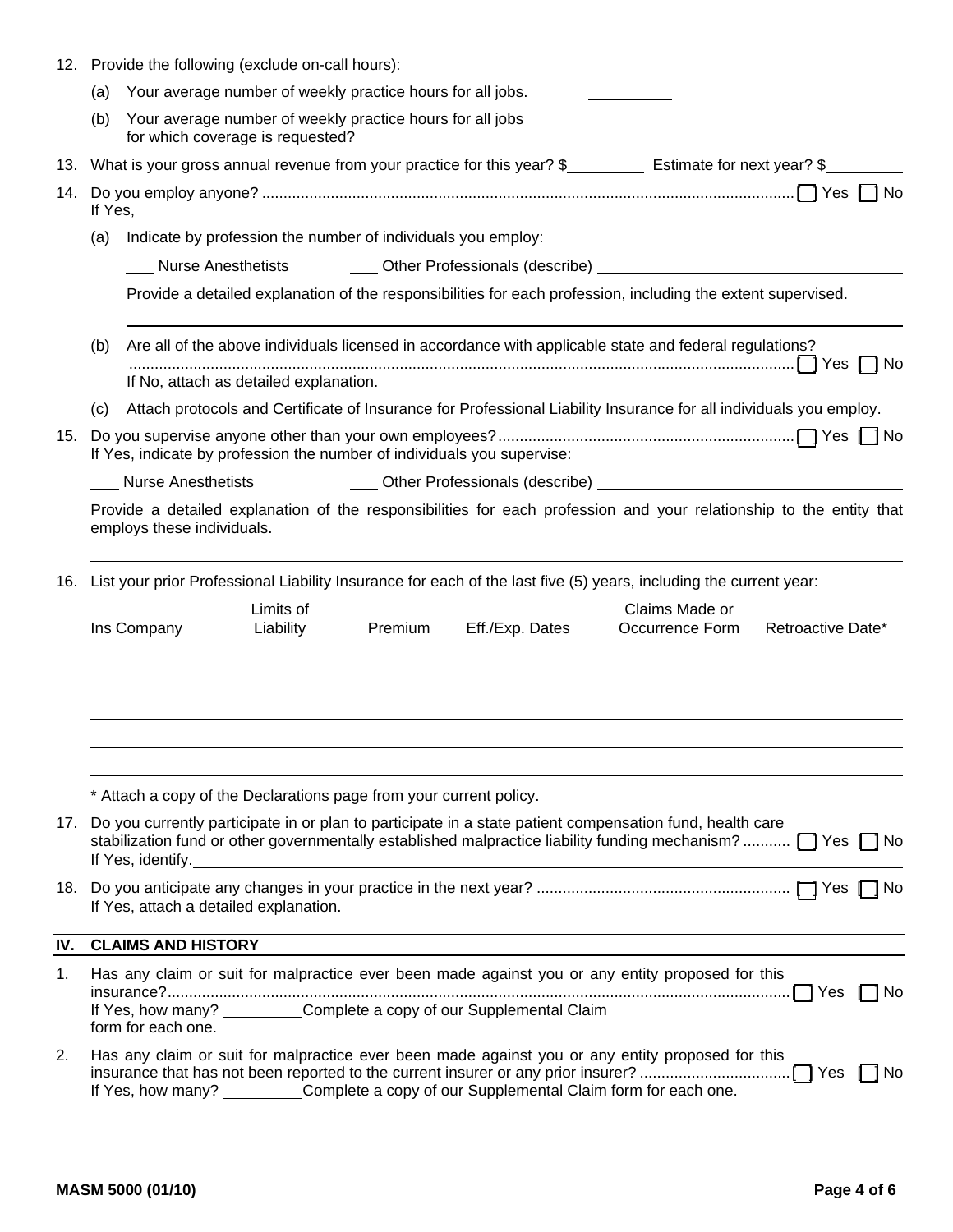| 3. | Are you or any entity proposed for this insurance aware of any act, error, omission, fact,<br>circumstance, or records request from any attorney which may result in a malpractice claim or suit? $\Box$ Yes $\Box$ No<br>If Yes, how many? Complete a copy of our Supplemental Claim<br>form for each one.                                                                                                                                                                   |
|----|-------------------------------------------------------------------------------------------------------------------------------------------------------------------------------------------------------------------------------------------------------------------------------------------------------------------------------------------------------------------------------------------------------------------------------------------------------------------------------|
| 4. | Have you ever been investigated, asked to resign or been involved in official or non-official<br>proceedings brought by an employer, contractor, hospital, managed care organization or other<br>organization to deny, limit, suspend, non-renew or revoke your privileges, employment or ability to<br>Yes $\Box$ No<br>If Yes, attach complete copies of all official documents issued by the organization which address the<br>allegations, the findings, and the outcome. |
| 5. | Has your license to practice nursing or your permit to prescribe or dispense drugs ever been limited,<br>If Yes, attach complete copies of all documents issued by the licensing authorities involved in each<br>investigation, restriction, suspension, revocation, probation or termination.                                                                                                                                                                                |
| 6. | Have you ever been notified to respond to, appear before or have you ever been investigated by any<br>licensing or regulatory agency on a complaint of any nature, including but not limited to<br>If Yes, attach complete copies of all documents issued by the licensing authorities involved in each<br>investigation.                                                                                                                                                     |
| 7. | Have you ever been charged with or convicted of an act committed in violation of any law or ordinance?<br>$\Box$ Yes $\Box$ No<br>If Yes, attach a detailed summary of the circumstances, charges, jurisdiction, dates and current status/<br>outcome of each, and complete copies of any documents issued by police or judicial authorities which<br>confirm your current status or outcome.                                                                                 |
| 8. | Have you ever been evaluated, treated or hospitalized for alcohol or substance abuse or mental or<br>$\bigcap$ Yes $\bigcap$ No<br>If Yes, attach a detailed summary of your diagnosis, treatment dates and locations, treating physicians,<br>current status and copies of any licensing board or hospital documents related to your status.                                                                                                                                 |
| 9. | Have you ever had or do you now have a physical or mental disability or other condition or<br>circumstance that, despite reasonable accommodation, would limit your ability to safely practice in<br>- 1 No<br>Yes I<br>If Yes, attach a detailed summary of your status.                                                                                                                                                                                                     |

**Note: If the Applicant does not purchase prior acts coverage from the Company there will be no coverage with the Company for any claim, suit or circumstance based upon the rendering or failure to render professional services prior to the effective date of the Applicant's policy, if issued.** 

## **NOTICE TO THE APPLICANT - PLEASE READ CAREFULLY**

The policy applied for is SOLELY AS STATED IN THE POLICY, if issued, which provides coverage on a "CLAIMS MADE" basis for ONLY THOSE "CLAIMS" THAT ARE FIRST MADE AGAINST THE INSURED DURING THE POLICY PERIOD, unless the Optional Extension Period option is exercised in accordance with the terms of the policy.

The underwriting manager, Company and/or affiliates thereof are authorized to make any inquiry in connection with this application. Signing this application does not bind the Company to provide or the Applicant to purchase the insurance.

This application, information submitted with this application and all previous applications and material changes thereto of which the underwriting manager, Company and/or affiliates thereof receives notice is on file with the underwriting manager, Company and/or affiliates thereof and is considered physically attached to and part of the of the policy if issued. The underwriting manager, Company and/or affiliates thereof will have relied upon this application and all such attachments in issuing the policy. If the information in this application or any attachment materially changes between the date this application is signed and the effective date of the policy, the Applicant will promptly notify the underwriting manager, Company and/or affiliates thereof, who may modify or withdraw any outstanding quotation or agreement to bind coverage.

## **WARRANTY**

I warrant to the Company, that I understand and accept the notice stated above and that the information contained herein is true and that it shall be the basis of the policy and deemed incorporated therein, should the Company evidence its acceptance of this application by issuance of a policy. I authorize the release of claim information from any prior insurer to the underwriting manager, Company and/or affiliates thereof.